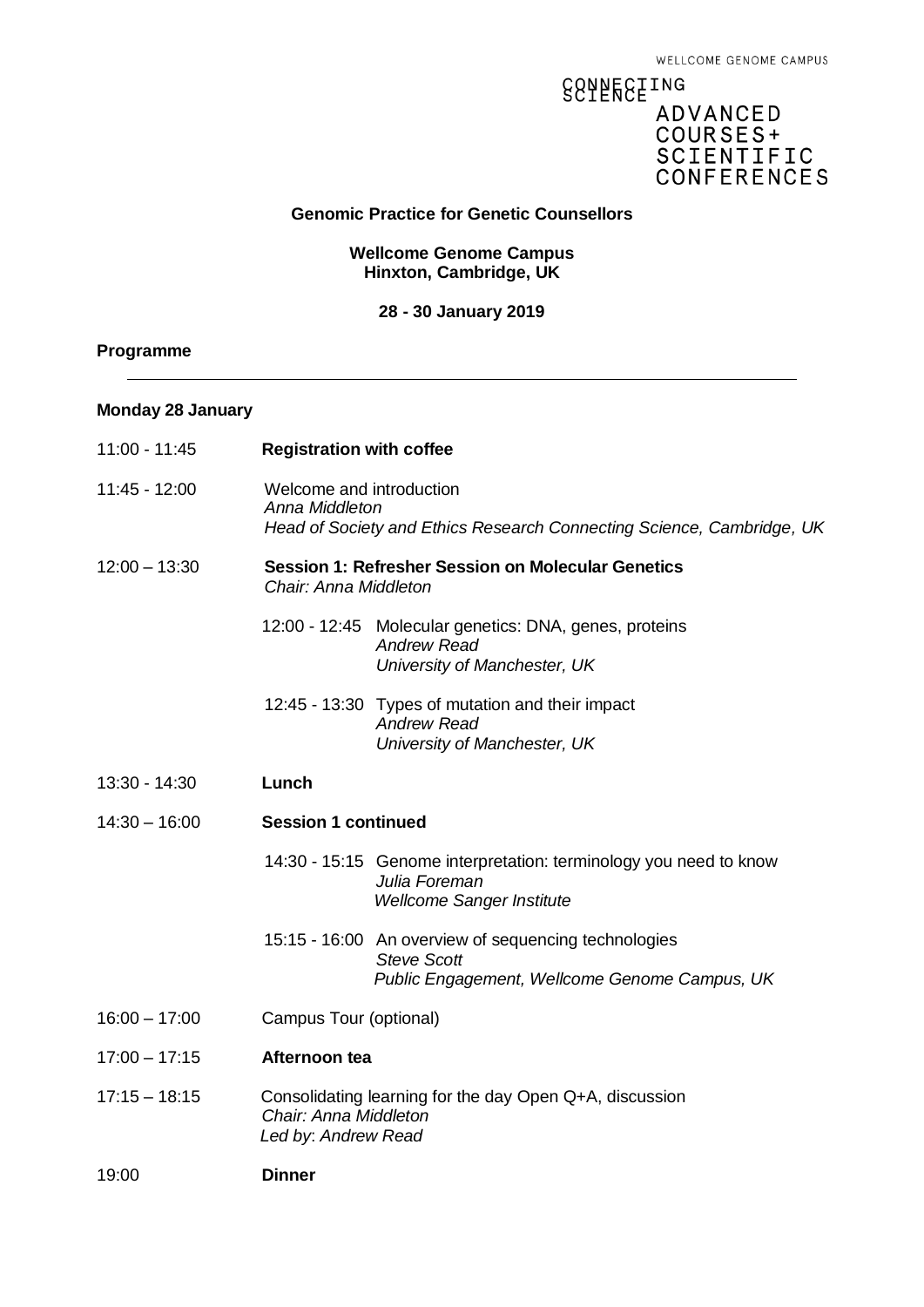# **Tuesday 29 January**

| 09:00-10.30     | Session 2: Sequencing and bioinformatics: what does the genetic<br>counsellor need to know?<br>Chair: Anna Middleton                                                                                                                     |                                                                                                                                                        |  |
|-----------------|------------------------------------------------------------------------------------------------------------------------------------------------------------------------------------------------------------------------------------------|--------------------------------------------------------------------------------------------------------------------------------------------------------|--|
|                 | 09:00                                                                                                                                                                                                                                    | Variant interpretation: going from millions to one of<br>interest that could be the answer<br><b>Helen Firth</b><br>Cambridge University Hospitals, UK |  |
|                 | 09:45                                                                                                                                                                                                                                    | Introduction to a genome browser<br>Gemma Chandratillake<br>University of Cambridge, UK                                                                |  |
| $10:15 - 10:30$ | <b>Group Photo</b>                                                                                                                                                                                                                       |                                                                                                                                                        |  |
| $10:30 - 11:00$ | <b>Coffee</b>                                                                                                                                                                                                                            |                                                                                                                                                        |  |
| $11:00 - 12.30$ | Session 3: The role of genomics in healthcare<br>Chair: Anna Middleton                                                                                                                                                                   |                                                                                                                                                        |  |
|                 | 11:00                                                                                                                                                                                                                                    | Genomics in England<br>Simon Ramsden<br>Consultant Clinical Scientist, Manchester, UK                                                                  |  |
|                 | 11.45                                                                                                                                                                                                                                    | <b>Genomics Internationally</b><br>Gemma Chandratillake<br>University of Cambridge, UK                                                                 |  |
| $12:30 - 13:30$ | Lunch                                                                                                                                                                                                                                    |                                                                                                                                                        |  |
| $13:30 - 15:00$ | Session 4: Workshop on variant interpretation: Decipher<br>Chair: Anna Middleton<br>Using real case studies to explore pathogenicity<br>Led by: Julia Foreman and Decipher team<br>Small group discussion, bring own laptops (not iPads) |                                                                                                                                                        |  |
| $15:00 - 15:30$ | <b>Afternoon Tea</b>                                                                                                                                                                                                                     |                                                                                                                                                        |  |
| 15:30 - 17:00   | <b>Workshop on cancer variants</b><br>Heather Pierce, Addenbrookes Hospital, UK                                                                                                                                                          |                                                                                                                                                        |  |
| 18:30 - 19:00   | <b>Pre-dinner drinks</b>                                                                                                                                                                                                                 |                                                                                                                                                        |  |
| 19:00           | <b>Dinner</b>                                                                                                                                                                                                                            |                                                                                                                                                        |  |